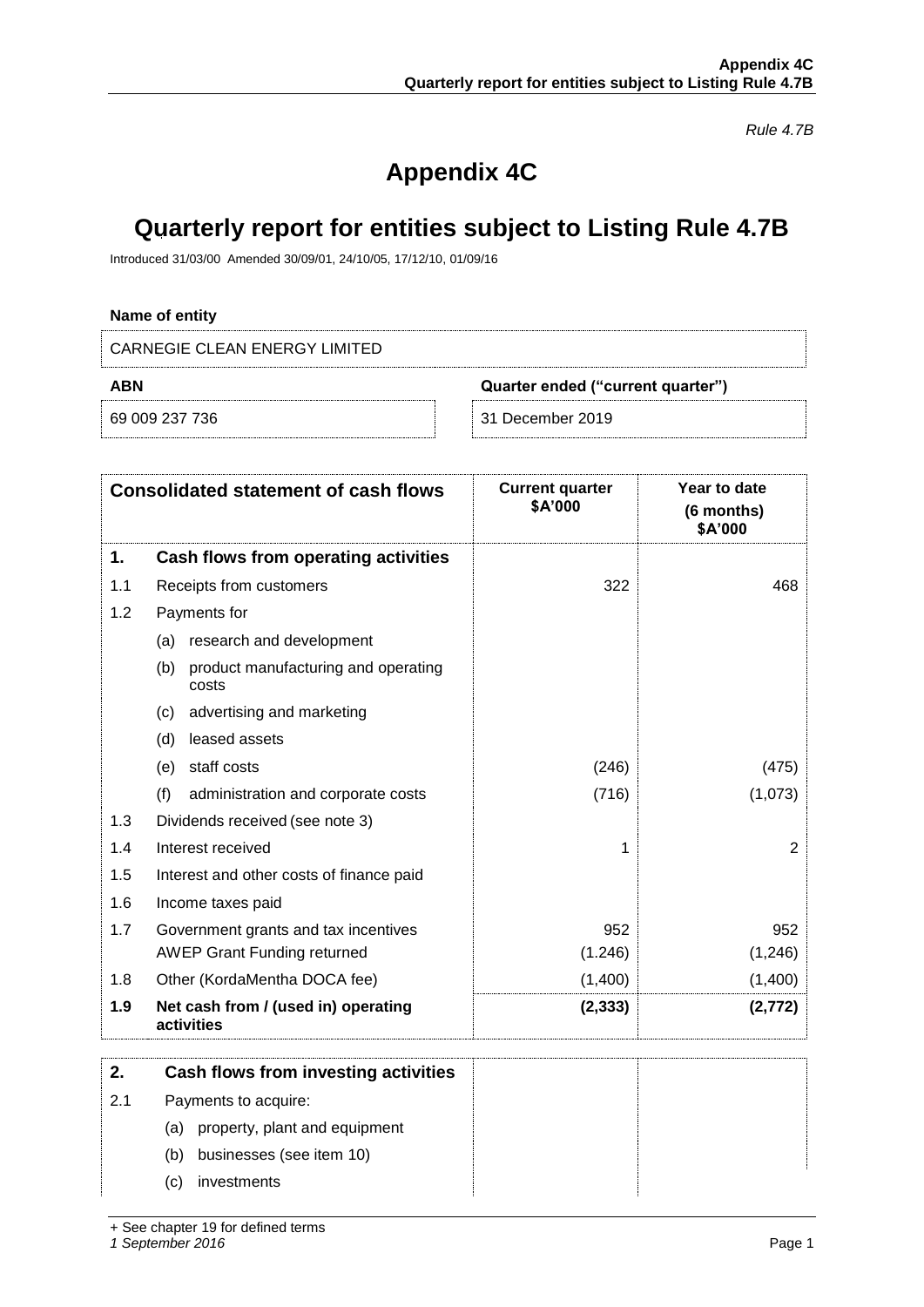|                  | <b>Consolidated statement of cash flows</b>       | <b>Current quarter</b><br>\$A'000 | Year to date<br>(6 months)<br>\$A'000 |
|------------------|---------------------------------------------------|-----------------------------------|---------------------------------------|
|                  | intellectual property<br>(d)                      |                                   |                                       |
|                  | (e)<br>other non-current assets                   |                                   |                                       |
| $2.2\phantom{0}$ | Proceeds from disposal of:                        |                                   |                                       |
|                  | property, plant and equipment<br>(a)              | 10                                | 27                                    |
|                  | businesses (see item 10)<br>(b)                   |                                   |                                       |
|                  | (c)<br>investments                                |                                   |                                       |
|                  | intellectual property<br>(d)                      |                                   |                                       |
|                  | other non-current assets<br>(e)                   |                                   |                                       |
| 2.3              | Cash flows from loans to other entities           | (1)                               | 223                                   |
| 2.4              | Dividends received (see note 3)                   |                                   |                                       |
| 2.5              | Other                                             |                                   |                                       |
| 2.6              | Net cash from / (used in) investing<br>activities | 9                                 | 250                                   |

| 3.   | Cash flows from financing activities                                           |       |       |
|------|--------------------------------------------------------------------------------|-------|-------|
| 3.1  | Proceeds from issues of shares                                                 | 5,535 | 5,535 |
| 3.2  | Proceeds from issue of convertible notes                                       |       |       |
| 3.3  | Proceeds from exercise of share options                                        |       |       |
| 3.4  | Transaction costs related to issues of<br>shares, convertible notes or options | (103) | (103) |
| 3.5  | Proceeds from borrowings                                                       |       |       |
| 3.6  | Repayment of borrowings                                                        |       |       |
| 3.7  | Transaction costs related to loans and<br>borrowings                           | (21)  | (21)  |
| 3.8  | Dividends paid                                                                 |       |       |
| 3.9  | Other (prepaid share capital) (1)                                              | (684) |       |
| 3.10 | Net cash from / (used in) financing<br>activities                              | 4,727 | 5,411 |

(1) Prepaid share capital was received in the September quarter, the negative amount shown in the December quarter represents the share capital being moved from prepaid to issued capital upon issue of the shares.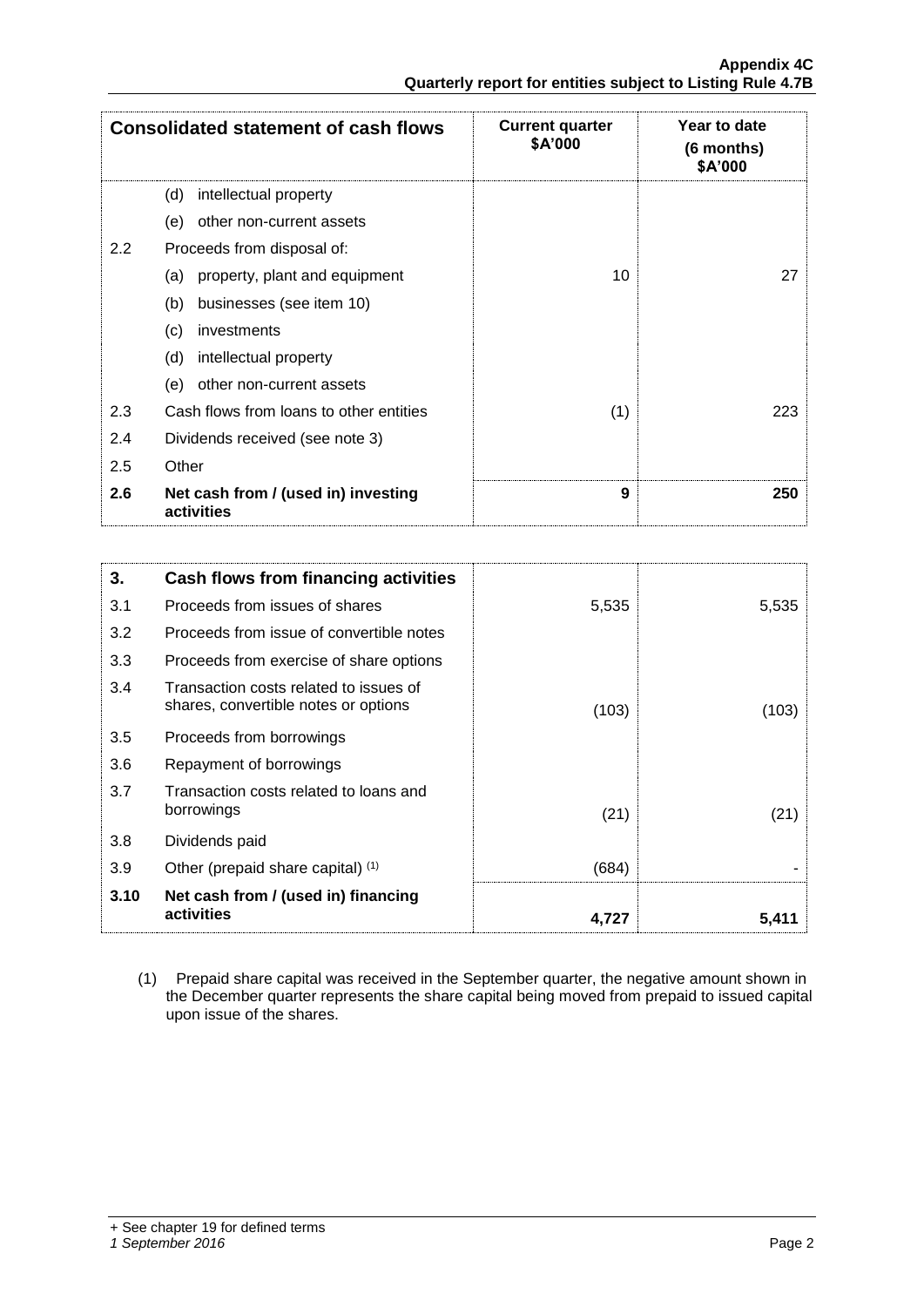| 4.  | Net increase / (decrease) in cash and<br>cash equivalents for the period |          |         |
|-----|--------------------------------------------------------------------------|----------|---------|
| 4.1 | Cash and cash equivalents at beginning of<br>quarter/year to date        | 2,013    | 1,527   |
| 4.2 | Net cash from / (used in) operating<br>activities (item 1.9 above)       | (2, 333) | (2,772) |
| 4.3 | Net cash from / (used in) investing activities<br>(item 2.6 above)       | 9        | 250     |
| 4.4 | Net cash from / (used in) financing activities<br>item 3.10 above)       | 4,727    | 5,411   |
| 4.5 | Effect of movement in exchange rates on<br>cash held                     | (3)      | (3)     |
| 4.6 | Cash and cash equivalents at end of<br>quarter                           | 4,413    | 4,413   |

| 5.  | Reconciliation of cash and cash<br>equivalents<br>at the end of the quarter (as shown in the<br>consolidated statement of cash flows) to the<br>related items in the accounts | <b>Current quarter</b><br>\$A'000 | <b>Previous quarter</b><br>\$A'000 |
|-----|-------------------------------------------------------------------------------------------------------------------------------------------------------------------------------|-----------------------------------|------------------------------------|
| 5.1 | <b>Bank balances</b>                                                                                                                                                          | 4.413                             | 2.013                              |
| 5.2 | Call deposits                                                                                                                                                                 |                                   |                                    |
| 5.3 | <b>Bank overdrafts</b>                                                                                                                                                        |                                   |                                    |
| 5.4 | Other - Guarantee facilities                                                                                                                                                  |                                   |                                    |
| 5.5 | Cash and cash equivalents at end of<br>quarter (should equal item 4.6 above)                                                                                                  | 4,413                             | 2,013                              |

## **6.** Payments to directors of the entity and their associates

- 6.1 Aggregate amount of payments to these parties included in item 1.2
- 6.2 Aggregate amount of cash flow from loans to these parties included in item 2.3
- 6.3 Include below any explanation necessary to understand the transactions included in items 6.1 and 6.2

Payments to Directors include consulting fees, salary, and superannuation from date of reinstatement to quotation on ASX (28 October 2019) to end of Quarter.

| <b>Current quarter</b><br>\$A'000 |  |
|-----------------------------------|--|
| 39                                |  |
|                                   |  |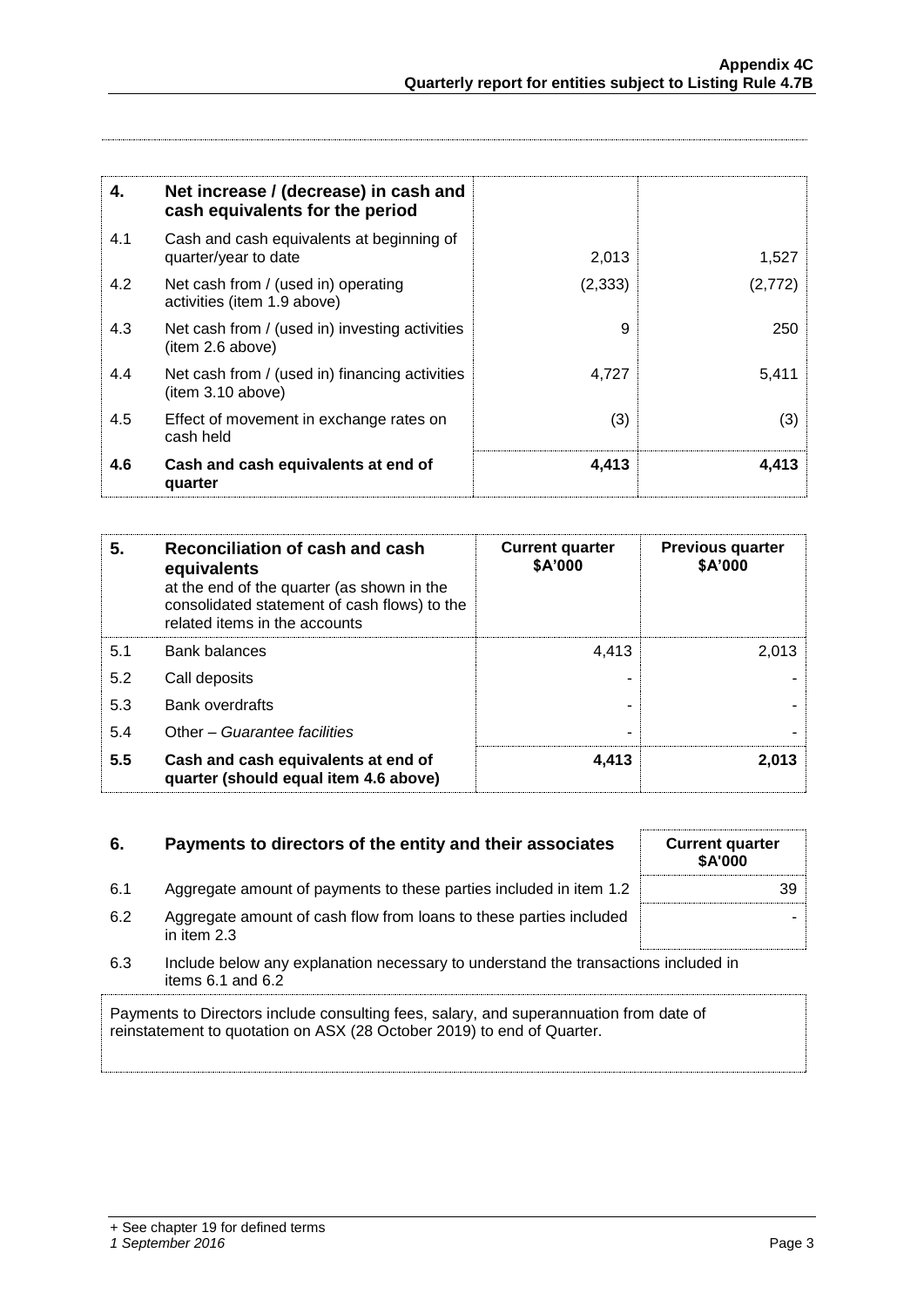| 7.  | Payments to related entities of the entity and their<br>associates                                          | <b>Current quarter</b><br>\$A'000 |
|-----|-------------------------------------------------------------------------------------------------------------|-----------------------------------|
| 7.1 | Aggregate amount of payments to these parties included in item 1.2                                          |                                   |
| 7.2 | Aggregate amount of cash flow from loans to these parties included<br>in item 2.3                           |                                   |
| 7.3 | Include below any explanation necessary to understand the transactions included in<br>items $7.1$ and $7.2$ |                                   |

|     | <b>Financing facilities available</b><br>Add notes as necessary for an<br>understanding of the position | <b>Total facility amount</b><br>at quarter end<br>\$A'000 | Amount drawn at<br>quarter end<br>\$A'000 |
|-----|---------------------------------------------------------------------------------------------------------|-----------------------------------------------------------|-------------------------------------------|
| 8.1 | Loan facilities- Convertible Notes                                                                      | 2.825                                                     |                                           |
| 8.2 | Credit standby arrangements                                                                             | -                                                         |                                           |
| 83  | Other                                                                                                   |                                                           |                                           |
|     |                                                                                                         |                                                           |                                           |

8.4 Include below a description of each facility above, including the lender, interest rate and whether it is secured or unsecured. If any additional facilities have been entered into or are proposed to be entered into after quarter end, include details of those facilities as well.

113 Convertible Notes maturing March 2021 at a conversion price of \$00125 per share.

| 9.  | <b>Estimated cash outflows for next quarter</b> | <b>\$A'000</b> |
|-----|-------------------------------------------------|----------------|
| 9.1 | Research and development                        | 349            |
| 9.2 | Product manufacturing and operating costs       | 90             |
| 9.3 | Advertising and marketing                       | 10             |
| 9.4 | Leased assets                                   |                |
| 9.5 | Staff costs                                     | 165            |
| 9.6 | Administration and corporate costs              | 165            |
| 9.7 | Other- GST                                      | 97             |
| 9.8 | Total estimated cash outflows*                  | 883            |

**Notes**

\* The estimated cash outflows are required to exclude all cash receipts including receipts from sales, government grants, debt funding, and research and development tax cash offsets.